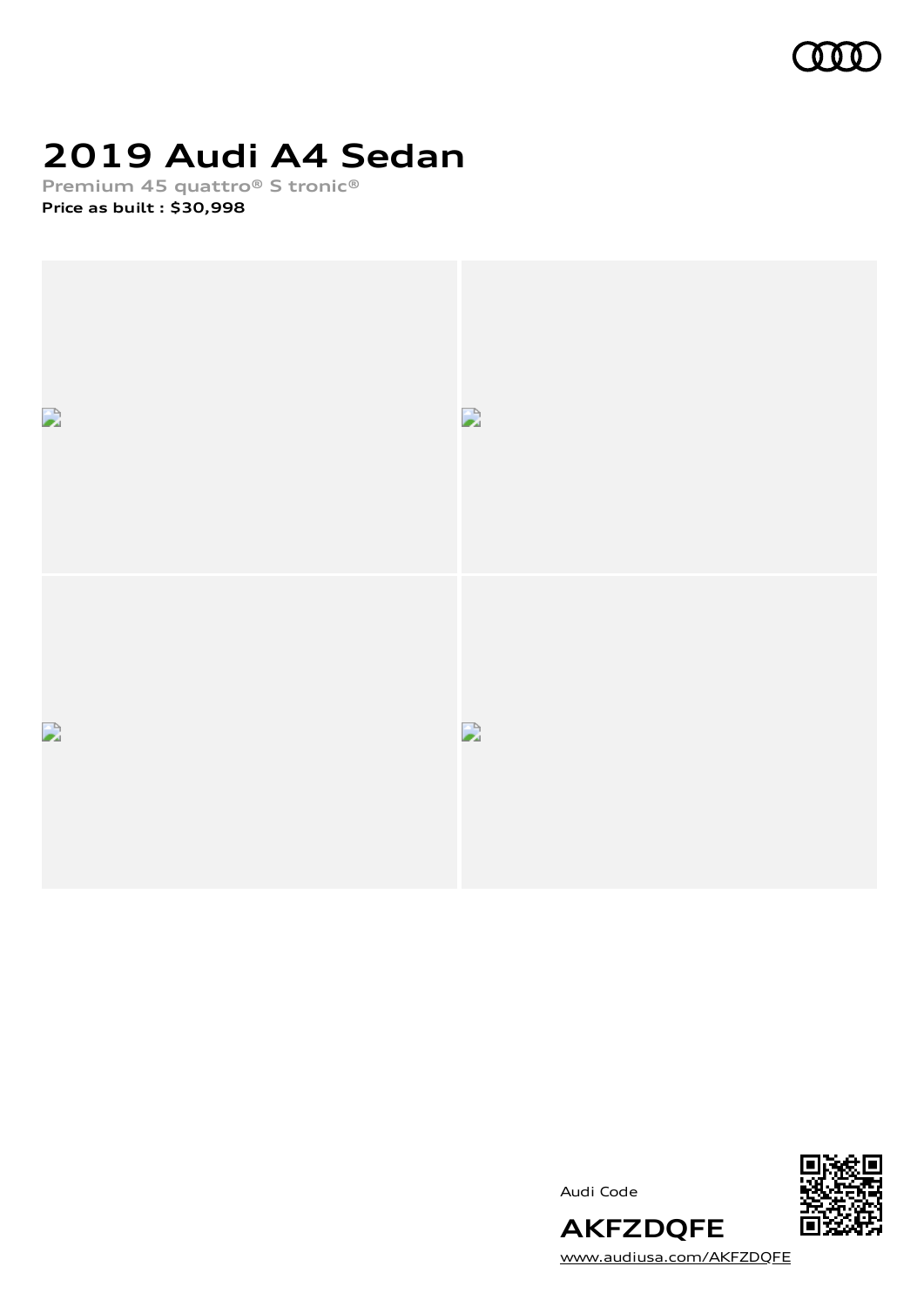## **Summary**

#### **Audi 2019 Audi A4 Sedan** Premium 45 quattro® S tronic®

**Price as buil[t](#page-10-0)** \$30,998

#### **Exterior colour**

Brilliant Black

#### $\overline{\phantom{a}}$

#### **Further Information**

|                 | N٥           |
|-----------------|--------------|
| Mileage         | 29,426 miles |
| Type of vehicle | Used car     |

**Warranty**

#### **Interior colour**

| Seats     | Nougat Brown |
|-----------|--------------|
| Dashboard | Black        |
| Carpet    | <b>Black</b> |
| Headliner | Black        |

#### **Audi Code** AKFZDQFE

**Your configuration on www.audiusa.com** [www.audiusa.com/AKFZDQFE](https://www.audiusa.com/AKFZDQFE)

**Commission number** 34362a290a0e09a9157f

#### **Technical Specifications**

| Engine type                  | 2.0-liter four-cylinder                       |
|------------------------------|-----------------------------------------------|
| stroke                       | Displacement/Bore and 1,984/82.5 x 92.8 cc/mm |
| Torque                       | 273 @ 1,600 - 4,500 lb-ft@rpm                 |
| Top track speed              | 130 mph mph $1$                               |
| Acceleration (0 - 60<br>mph) | 5.6 seconds seconds                           |
| Recommended fuel             | Premium                                       |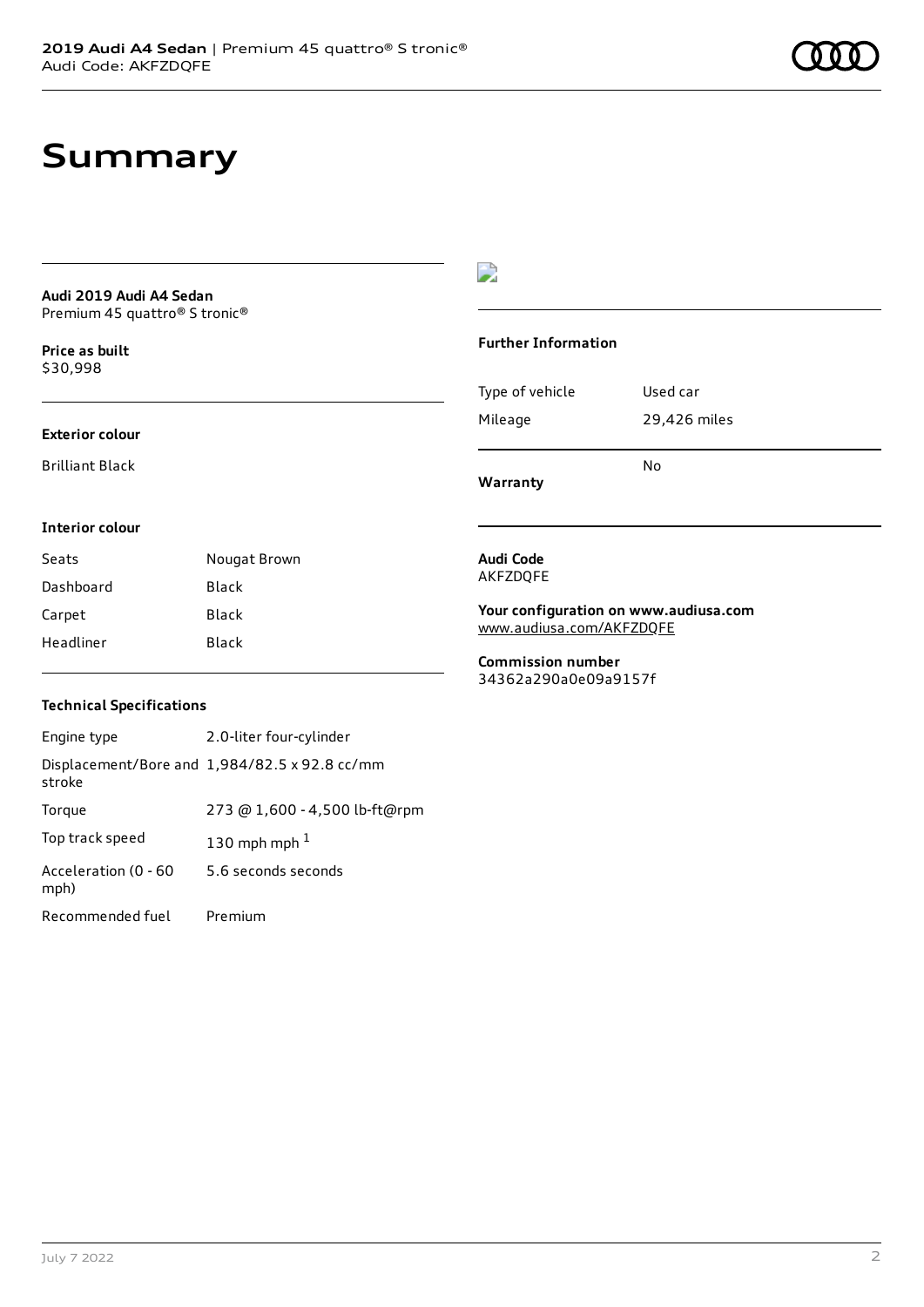# **Equipment**

Brilliant Black

Audi advanced key-keyless start, stop and entry

Power-adjustable, heated exterior side mirrors with memory

18" 245/40 all-season tires

18" 10-spoke-V design wheels

Convenience package

Black cloth headliner

Audi pre sense® rear

Audi side assist

SiriusXM® Satellite Radio











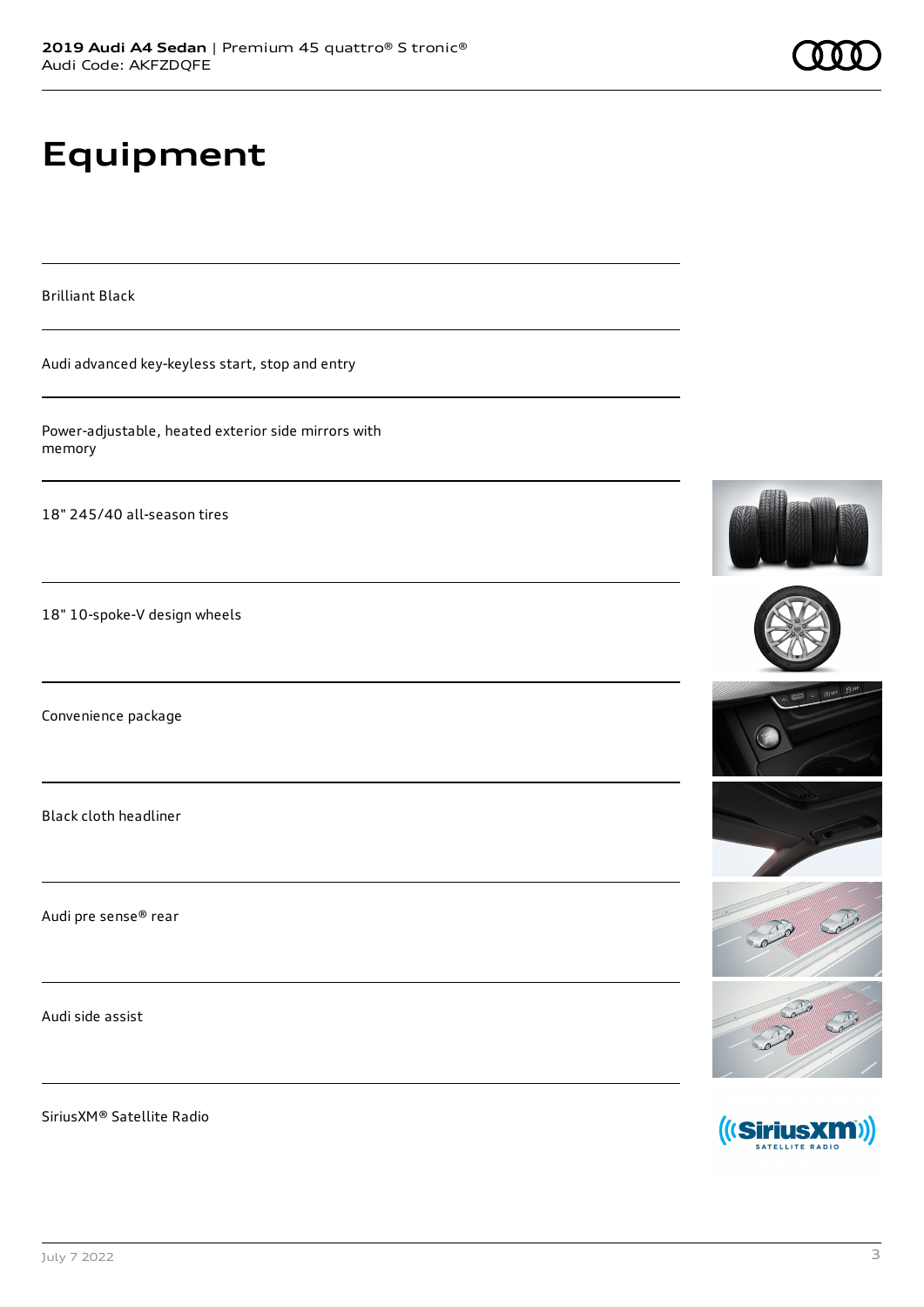## **Standard features**

#### **Safety and Security**

| 7K <sub>6</sub> | Tire-pressure monitoring system                                  |
|-----------------|------------------------------------------------------------------|
| 6Y2             | Top speed electronically limited to 130 mph                      |
| 4H3             | Integrated child door locks in rear doors                        |
| QZ7             | Electromechanical power steering                                 |
| 4X3             | Front thorax side airbags and Sideguard®<br>head curtain airbags |
| 3B7             | Lower Anchors and Tethers for Children<br>(LATCH) in rear seats  |
| 4UH             | Driver and front passenger dual-stage<br>airbags                 |
| UH1             | Electromechanical parking brake                                  |
| 8T2             | Cruise control with coast, resume and<br>accelerate features     |
| VC <sub>2</sub> | Garage door opener (HomeLink®)                                   |
|                 |                                                                  |

#### **Exterior**

| 0PO        | Dual exhaust outlets with chrome tips                    |
|------------|----------------------------------------------------------|
| 1S1        | Car jack                                                 |
| 1BA        | Dynamic suspension system                                |
| 8TH        | Xenon plus headlights with LED daytime<br>running lights |
| 8SP        | LED taillights with dynamic turn signals                 |
| 4KC        | Heat-insulating glass                                    |
| <b>ONB</b> | S line® fender badge                                     |
| 47R        | Aluminum trim around exterior windows                    |
|            |                                                          |

#### **Interior**

QE1 Storage package 3FE Sunroof

### **Interior** VT5 S line® stainless steel door sill inlays 9AQ Three-zone automatic climate control 4L7 Auto-dimming interior rear view mirror with digital compass QQ1 LED interior lighting package 1XW Three-spoke multifunction steering wheel with shift paddles 6E3 Front center armrest 4E2 Electric tailgate/trunk lid release from inside 5XF Dual front sun visors with lighted vanity mirrors 3NT Split folding 40/20/40 rear seatbacks N1F Leather seating surfaces 4A3 Heated front seats

5MG Dark Brown Walnut Wood inlays

#### **Infotainment and Driver Assistance**

| 6K8             | Audi pre sense® basic and Audi pre sense®<br>city                                                                     |
|-----------------|-----------------------------------------------------------------------------------------------------------------------|
| 2H1             | Audi drive select                                                                                                     |
| IW <sub>3</sub> | Audi connect CARE assistance and security<br>services                                                                 |
| UI <sub>2</sub> | Audi smartphone interface including Apple<br>CarPlay <sup>™</sup> and Google™ Android Auto™ for<br>compatible devices |
| KA2             | Rear view camera                                                                                                      |
| 9VD             | Audi sound system                                                                                                     |
| 9S7             | Color driver information system                                                                                       |
| 7UH             | Connectivity package                                                                                                  |
| 18S             | MMI® radio low                                                                                                        |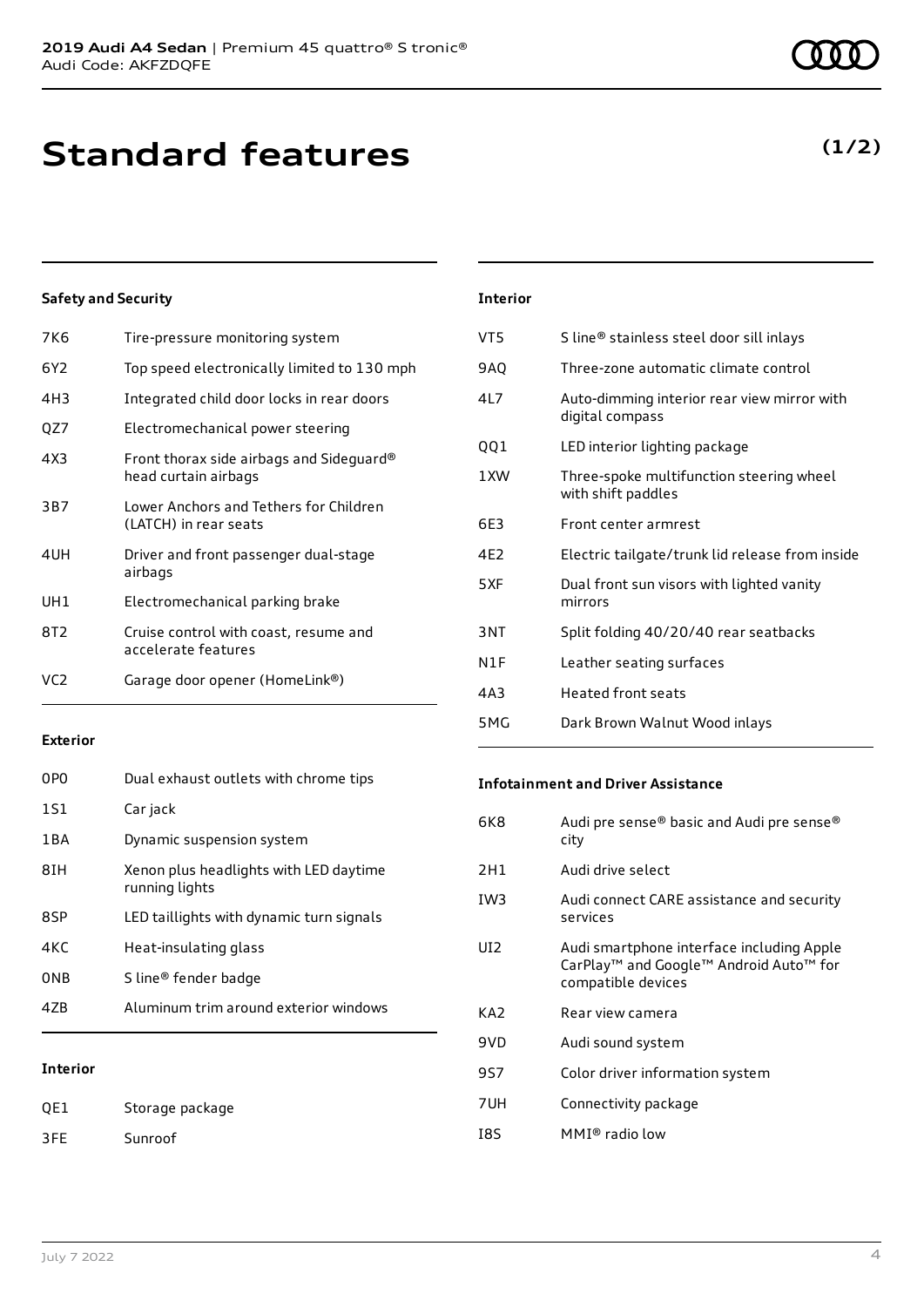# **Standard features**

**(2/2)**

#### **Infotainment and Driver Assistance**

9ZX BLUETOOTH® wireless technology preparation for compatible devices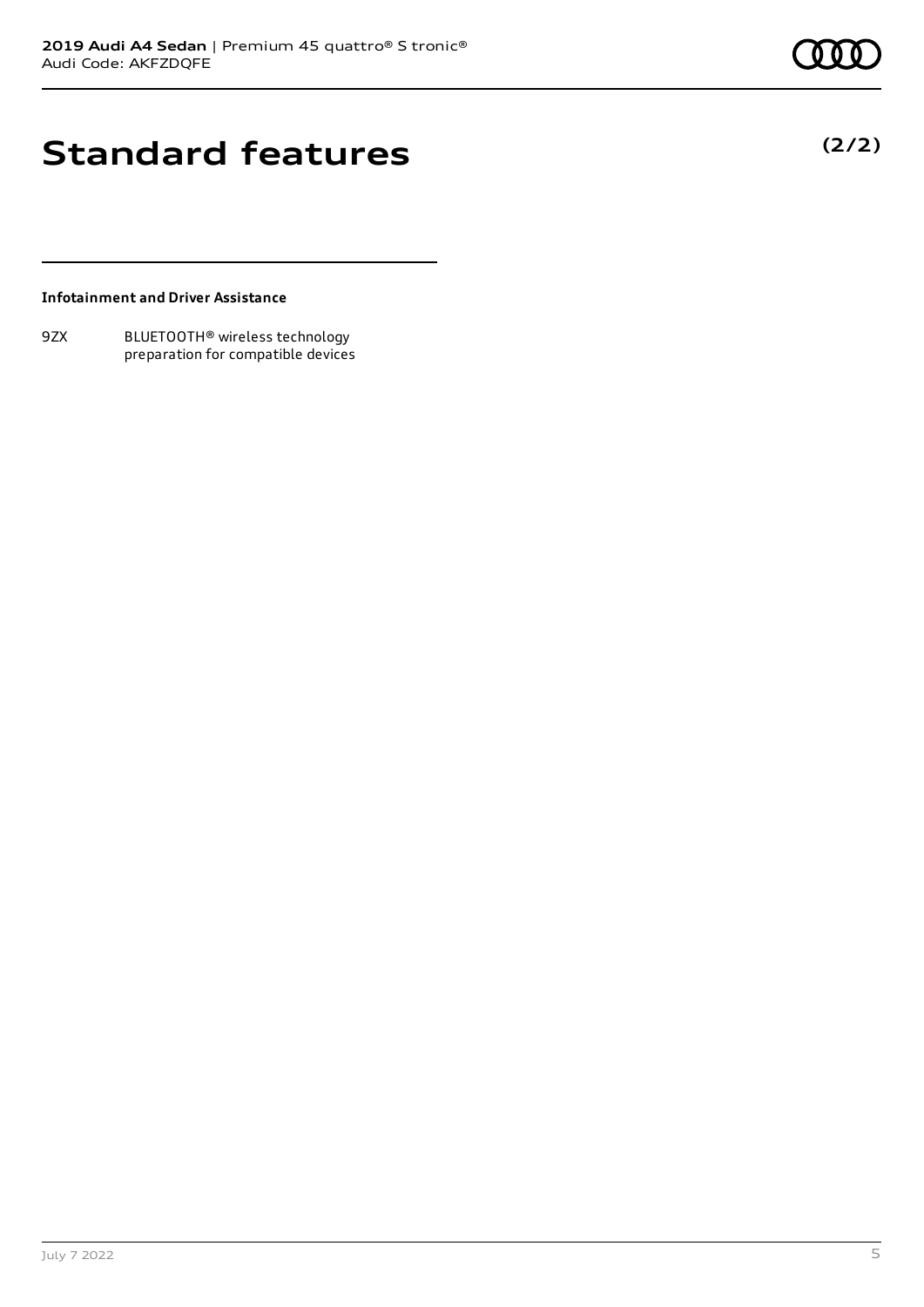#### SERVICE WORK

Service Work completed on this Audi A4 includes: Total Value: \$2,647. Complete Multi-Point Inspection by factory trained technicians, Oil & Filter Change Using Original OEM Parts, Battery Voltage Test, Tires Inspected, 2 Tires Replaced, Wheel/Tire Balance, Brake Inspection, Front Brakes Pads Replaced, Front Brake Rotors Replaced, 4 Wheel Alignment, Emissions System Check, Professional Detailed Inside and Out, Function Test all Lights, Check the Complete Exhaust System, Cooling System Inspection, Transmission Fluid Inspection, Differential Fluid Inspection, Function Test all Options & Accessories. Serviced here

#### BUY WITH CONFIDENCE

We hand pick each member of our Herb Chambers Audi Burlington team for their high level of competency, vast knowledge base, eagerness to learn late-breaking technology, ability to relate to drivers from all walks of life, and commitment to keeping Herb Chambers a pressure-free environment.

#### OPTION PACKAGES

CONVENIENCE PACKAGE Audi Pre Sense Rear, Memory for Driver's Seat, Auto-Dimming Exterior Mirrors, Alarm System w/Motion Sensor, motion sensor, SiriusXM Satellite Radio, Audi Side Assist w/Rear Cross Traffic Assist, Audi Advanced Key, keyless engine start/stop and entry - doors trunk, 18" WHEEL PACKAGE Tires: 245/40R18 All-Season, Wheels: 18" 10-Spoke-V Design, AUDI GUARD PROTECTION KIT all-weather floor mats and cargo mat.

#### KEY FEATURES INCLUDE

Leather Seats, Sunroof, All Wheel Drive, Rear Air, Heated Driver Seat. CARFAX 1-Owner 5-Day 100% Money Back Guarantee / 30-Day 1,500 Mile Vehicle Exchange and, A complete Vehicle Portfolio & CarFax. Visit www.herbchamberssmartpricing.com for complete details. Only a Herb Chambers CERTIFIED Pre-Owned vehicle receives a rigorous Multi-Point Inspection Reduced from \$33,998.

#### EXPERTS RAVE

.

Edmunds.com's review says "Since its full redesign two years ago, the Audi A4 has led the small luxury sedan class with its tech-forward personality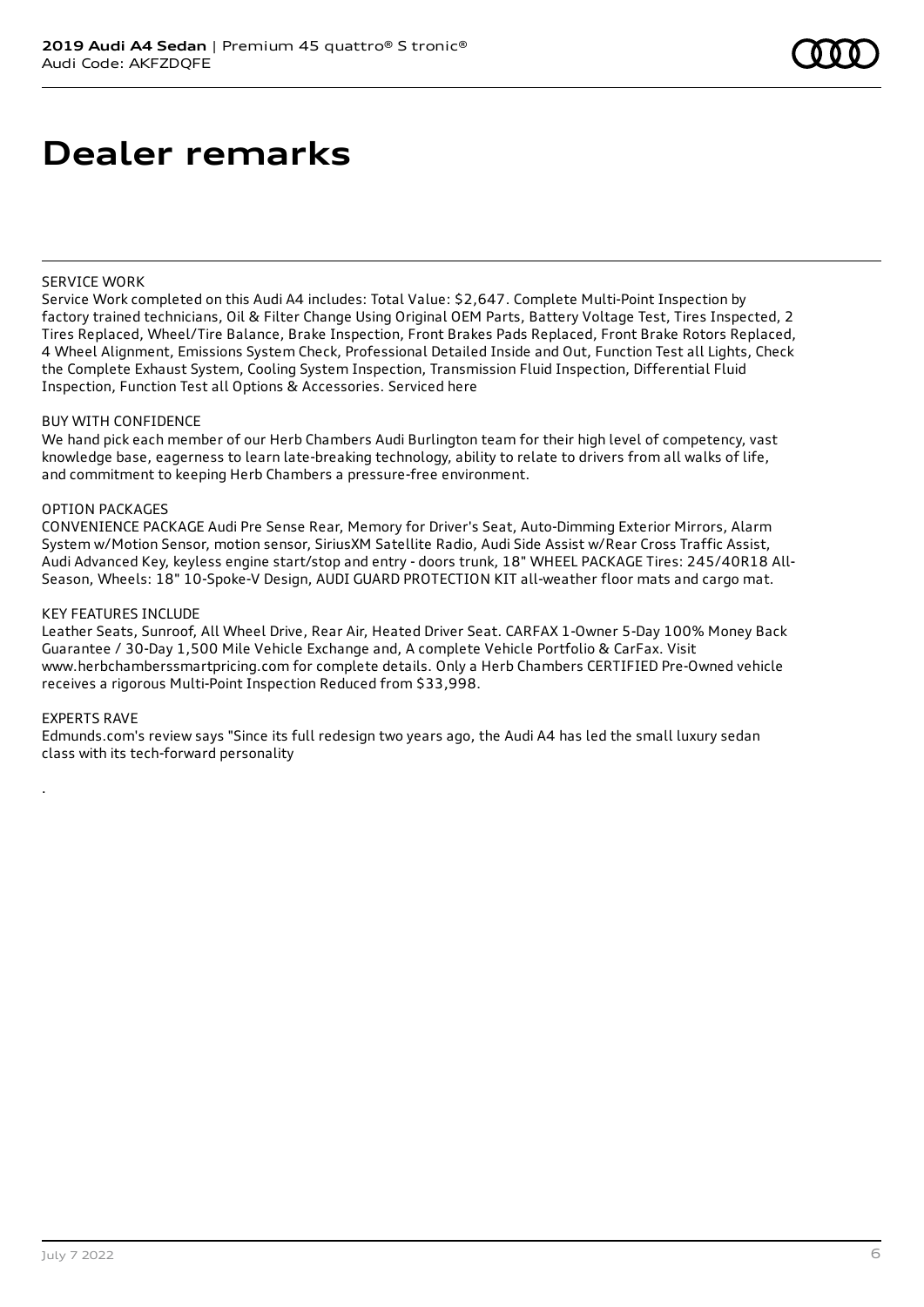# **Technical Specifications**

### **Engineering | Performance**

| Engine type                                 | 2.0-liter four-cylinder                       |
|---------------------------------------------|-----------------------------------------------|
| Acceleration (0 - 60<br>mph)                | 5.6 seconds seconds                           |
| Power Level                                 | 45                                            |
| Engine block                                | Cast-iron                                     |
| Induction/fuel injection Turbocharged/TFSI® |                                               |
| Cylinder head                               | Aluminum-alloy                                |
| Max. output ps/hp                           | 248 @ 5,000 - 6,000 @ rpm                     |
| stroke                                      | Displacement/Bore and 1,984/82.5 x 92.8 cc/mm |
| Top track speed <sup>1</sup>                | 130 mph mph                                   |
| Torque                                      | 273 @ 1,600 - 4,500 lb-ft@rpm                 |
| Valvetrain                                  | 16 valve DOHC with Audi valvelift             |

#### **Transmission | Drivetrain**

| Gear ratios: 6th         | 0.508:1                                                                                                     |
|--------------------------|-------------------------------------------------------------------------------------------------------------|
| Gear ratios: Final Drive | 4.270:1                                                                                                     |
| Gear ratios: 7th         | 0.386:1                                                                                                     |
| Gear ratios: 4th         | 1.057:1                                                                                                     |
| Transmission             | Seven-speed S tronic <sup>®</sup> dual-clutch<br>transmission with quattro <sup>®</sup> all-<br>wheel drive |
| Gear ratios: 5th         | 0.738:1                                                                                                     |
| Gear ratios: 2nd         | 2.190:1                                                                                                     |
| Gear ratios: 3rd         | 1.517:1                                                                                                     |
| Gear ratios: Reverse     | 2.750:1                                                                                                     |
| Gear ratios: 1st         | 3.188:1                                                                                                     |
|                          |                                                                                                             |

#### **Steering**

| Steering type                             | Electromechanical speed-sensitive<br>power steering system |
|-------------------------------------------|------------------------------------------------------------|
| Turning diameter, curb-38.1 ft<br>to-curb |                                                            |
| Steering ratio                            | 15.9:1                                                     |

#### **Suspension**

| Front axle | Five-link front independent steel<br>spring suspension |
|------------|--------------------------------------------------------|
| Rear axle  | Five-link rear independent steel<br>spring suspension  |

| Alternator | 14 Volt - 110-150A  |
|------------|---------------------|
| Battery    | 12 Volt - 420A/70Ah |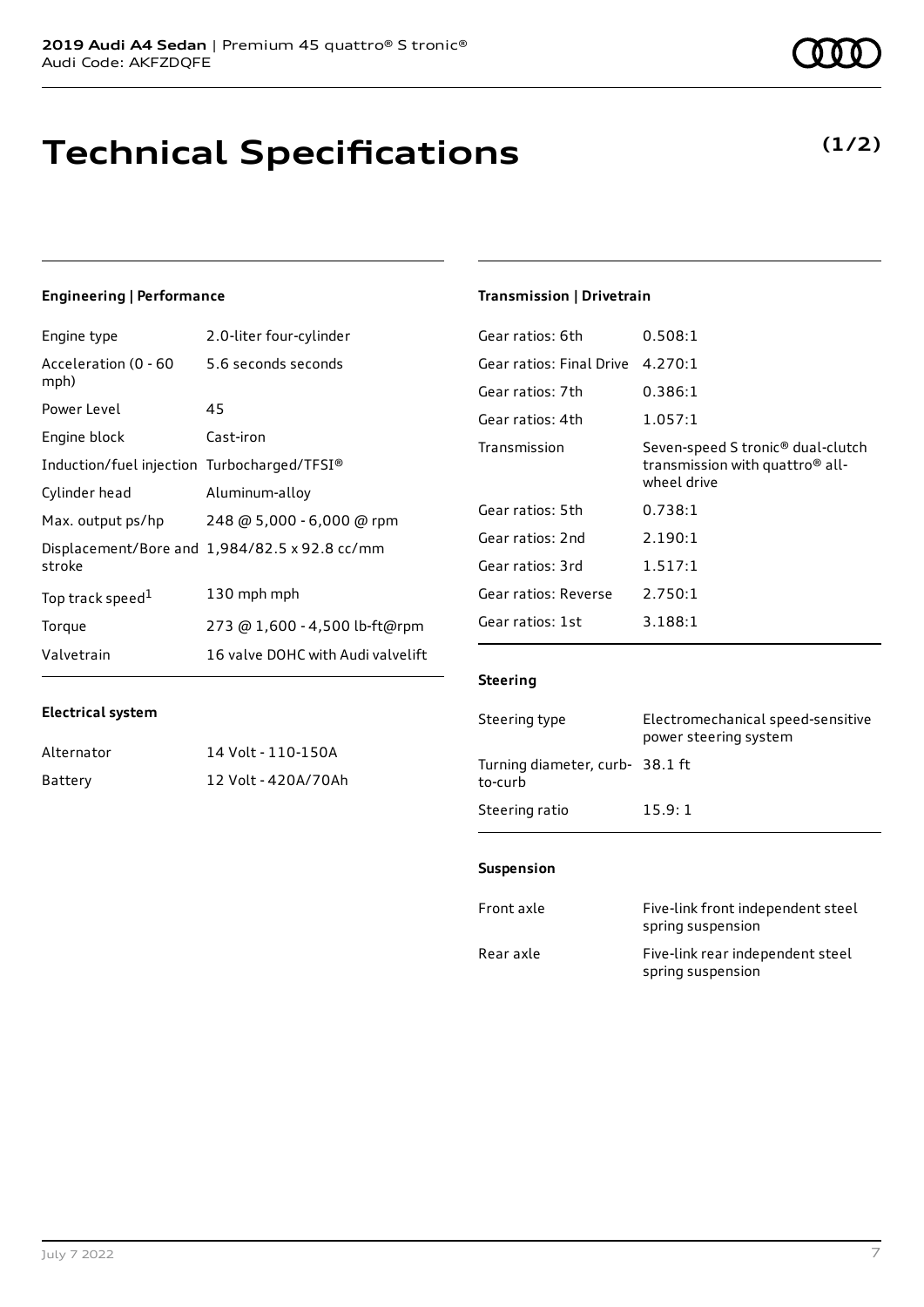# **Technical Specifications**

### **(2/2)**

#### **Brakes**

| Front brakes                                                                                                                                                             | 13.3 (ventilated disc) in           | Seating capacity                | 5       |
|--------------------------------------------------------------------------------------------------------------------------------------------------------------------------|-------------------------------------|---------------------------------|---------|
| Rear brakes                                                                                                                                                              | 13.0 (ventilated disc) in           | Shoulder room, rear             | 54.5 in |
| Parking brake                                                                                                                                                            | Electromechanical                   | Head room with front<br>sunroof | 38.9 in |
|                                                                                                                                                                          |                                     | Leg room, rear                  | 35.7 in |
| <b>Body</b>                                                                                                                                                              |                                     | Shoulder room, front            | 55.9 in |
| Material<br>Lightweight construction<br>technology - multi-material body<br>construction (steel and aluminum<br>composition) and multistep anti-<br>corrosion protection | Head room with rear<br>sunroof      | 37.4 in                         |         |
|                                                                                                                                                                          |                                     | Leg room, front                 | 41.3 in |
|                                                                                                                                                                          |                                     | Cargo volume, rear              | 13.0 cu |
| Corrosion protection                                                                                                                                                     | Multistep anti-corrosion protection | seatbacks up/folded             |         |

**Interior measurements**

13.0 cu ft, cu ft

#### **Warranty | Maintenance**

| Warranty    | 4-Year/50,000 mile Audi New<br>Vehicle Limited Warranty                                  |
|-------------|------------------------------------------------------------------------------------------|
| Maintenance | 12-month/10,00 mile (whichever<br>occurs first) NO CHARGE first<br>scheduled maintenance |

#### **Exterior Measurements**

| Height                           | 56.2 in  |
|----------------------------------|----------|
| Overall width without<br>mirrors | 72.5 in  |
| Length                           | 186.1 in |
| Wheelbase                        | 111.0 in |
| Drag coefficient                 | 0.27 Cw  |
| Overall width with<br>mirrors    | 79.6 in  |
| Track rear                       | 61.2 in  |
| <b>Track front</b>               | 61.9 in  |
| Curb weight                      | 3,627 lb |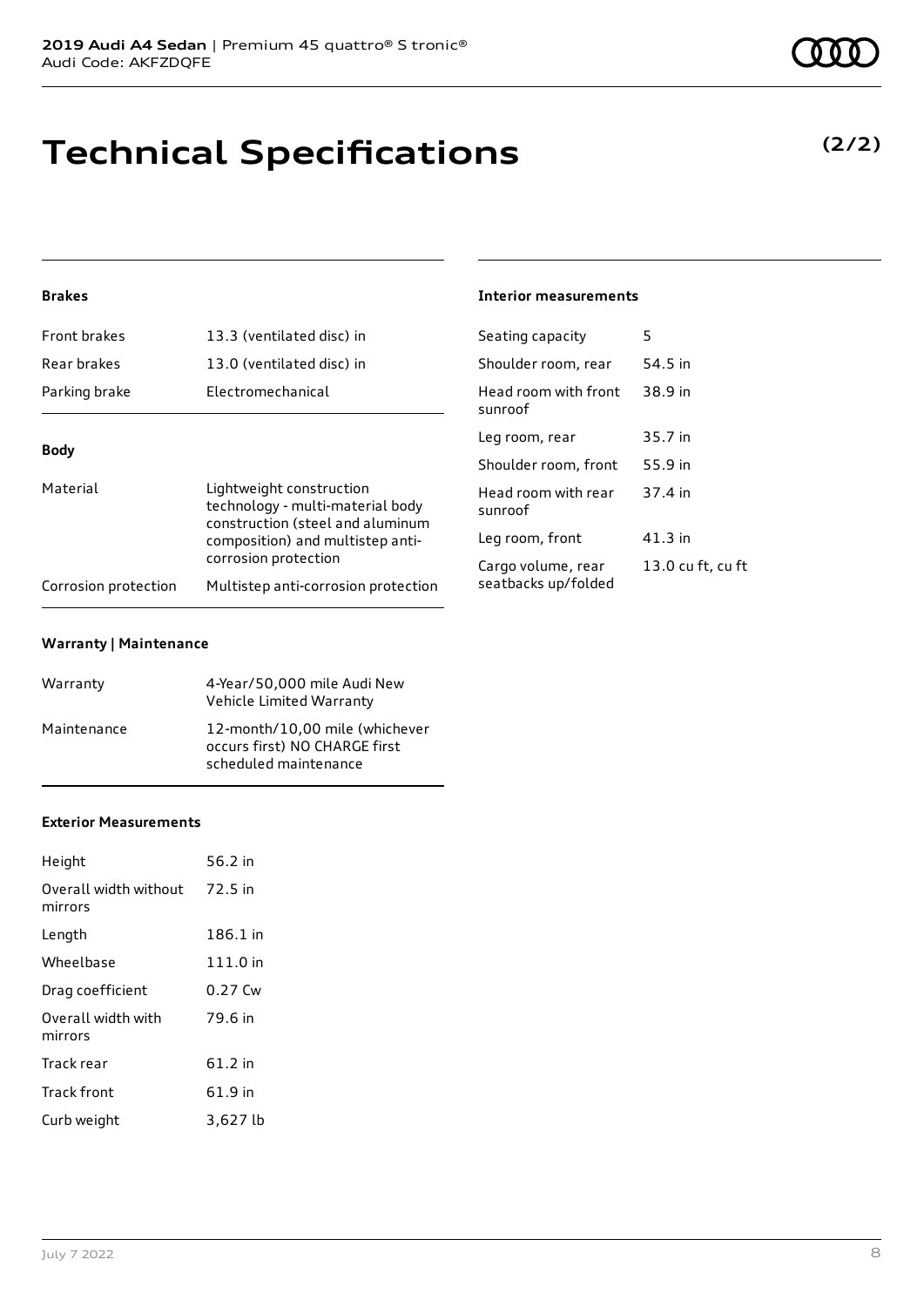### **Consumption- and emission**

#### **Consumption by NEDC**

| urban       | $23$ mpg |
|-------------|----------|
| extra-urban | 34 mpg   |
| combined    | 27 mpg   |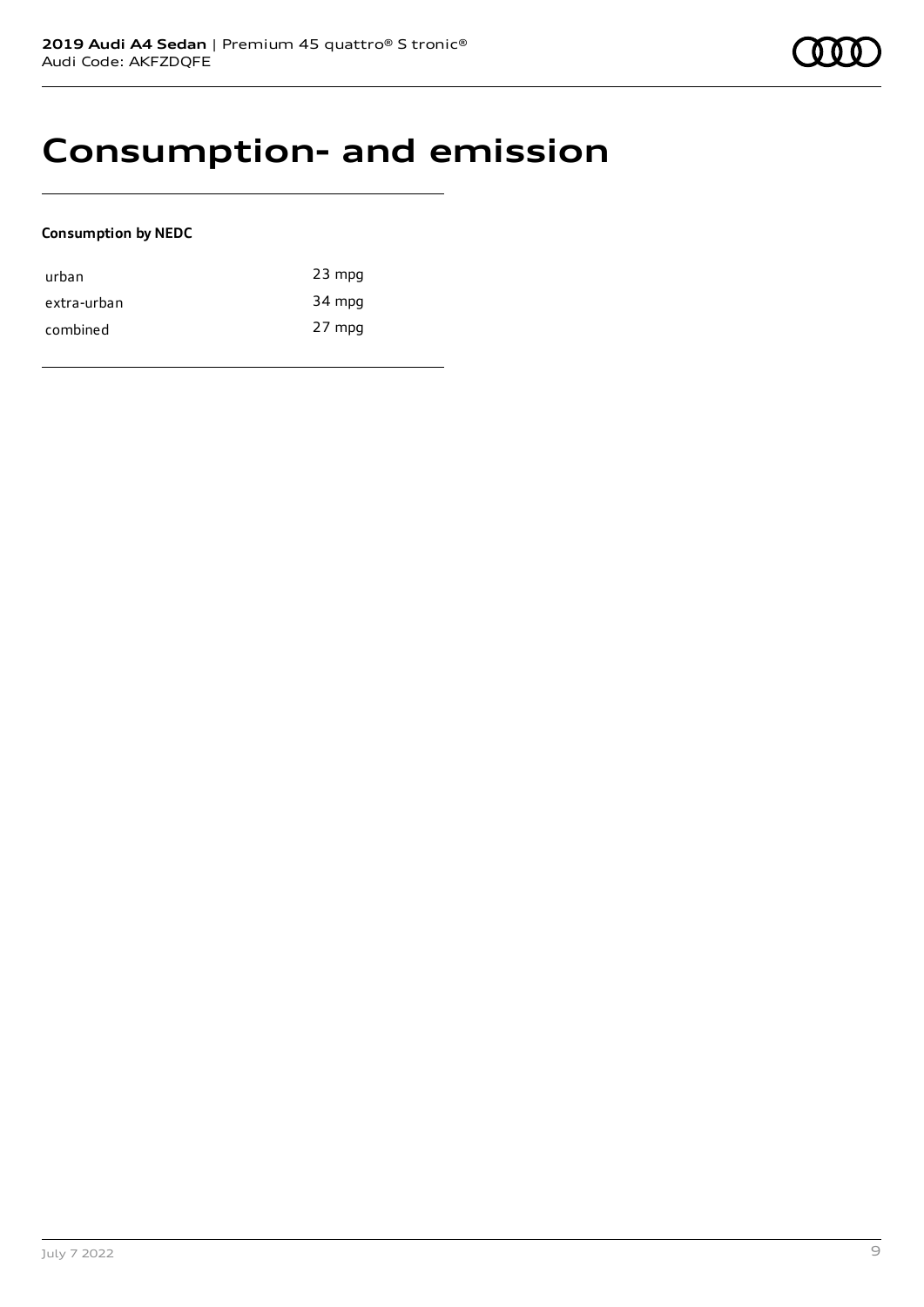### **Contact**

Dealer **Audi Burlington**

62 Cambridge St 01803 Burlington MA

Phone: +17812728880 FAX: 7812292751

www: [https://www.burlingtonaudima.com](https://www.burlingtonaudima.com/)